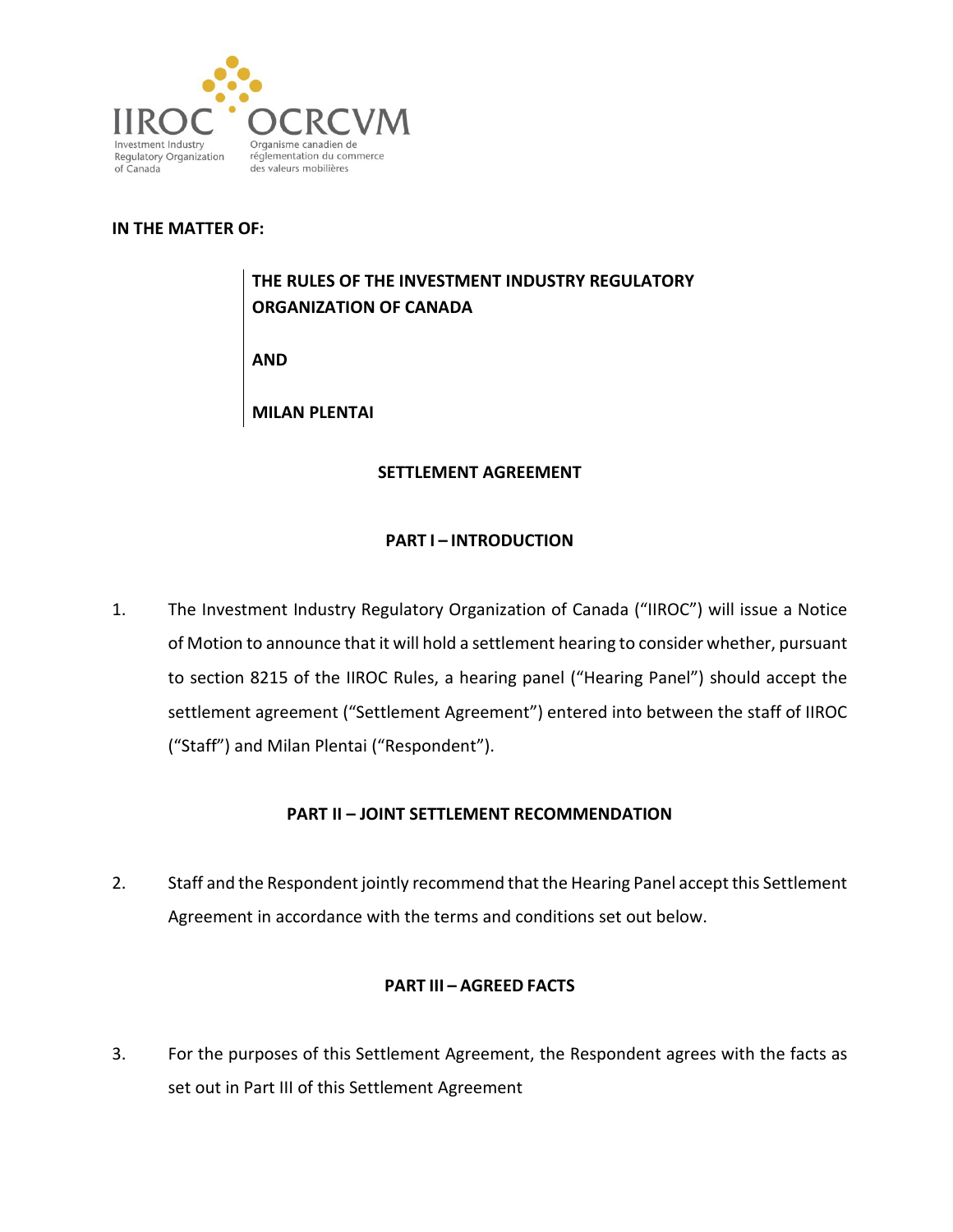### **Overview**

- 4. Between 2017 and 2019, Plentai, a Registered Representative with National Bank Financial Inc. ("NBF"), engaged in personal financial dealings with a vulnerable client, RC, in which he accepted payments from RC that were not related to an approved outside business activity, conducted activities for RC that went beyond the power of attorney Plentai held for the client (not a Related Person as defined by the *Income Tax Act*), and failed to take adequate or reasonable steps to ensure that he was not made a beneficiary under RC's will, either directly or indirectly through his wife. In accepting payments from the client, Plentai expressly directed that certain payments be made to his spouse instead of himself. Further Plentai's wife was named as a beneficiary in the client's will after the client told Plentai that he wished to name Plentai in his will. This conduct was a marked departure from the general standards of conduct that apply to Regulated Persons.
- 5. In or about October 2019, JC, the client's accountant and estate trustee under the client's June 1, 2016 will, raised concerns about Plentai's conduct with IIROC, who notified NBF. NBF conducted an internal investigation following which it terminated Plentai's employment on December 16, 2019.

#### **Background**

- 6. Plentai was an experienced investment advisor. Between November 2011 and December 16, 2019, Plentai was a Registered Representative with NBF. Between October 2007 and October 2011, he was employed by Wellington West Capital Inc. prior to its acquisition by NBF. Plentai does not have any disciplinary history with IIROC.
- 7. RC was born October 15, 1930 and was, at all material times, a client of NBF.
- 8. At all material times, Plentai was the Registered Representative for RC's account at NBF.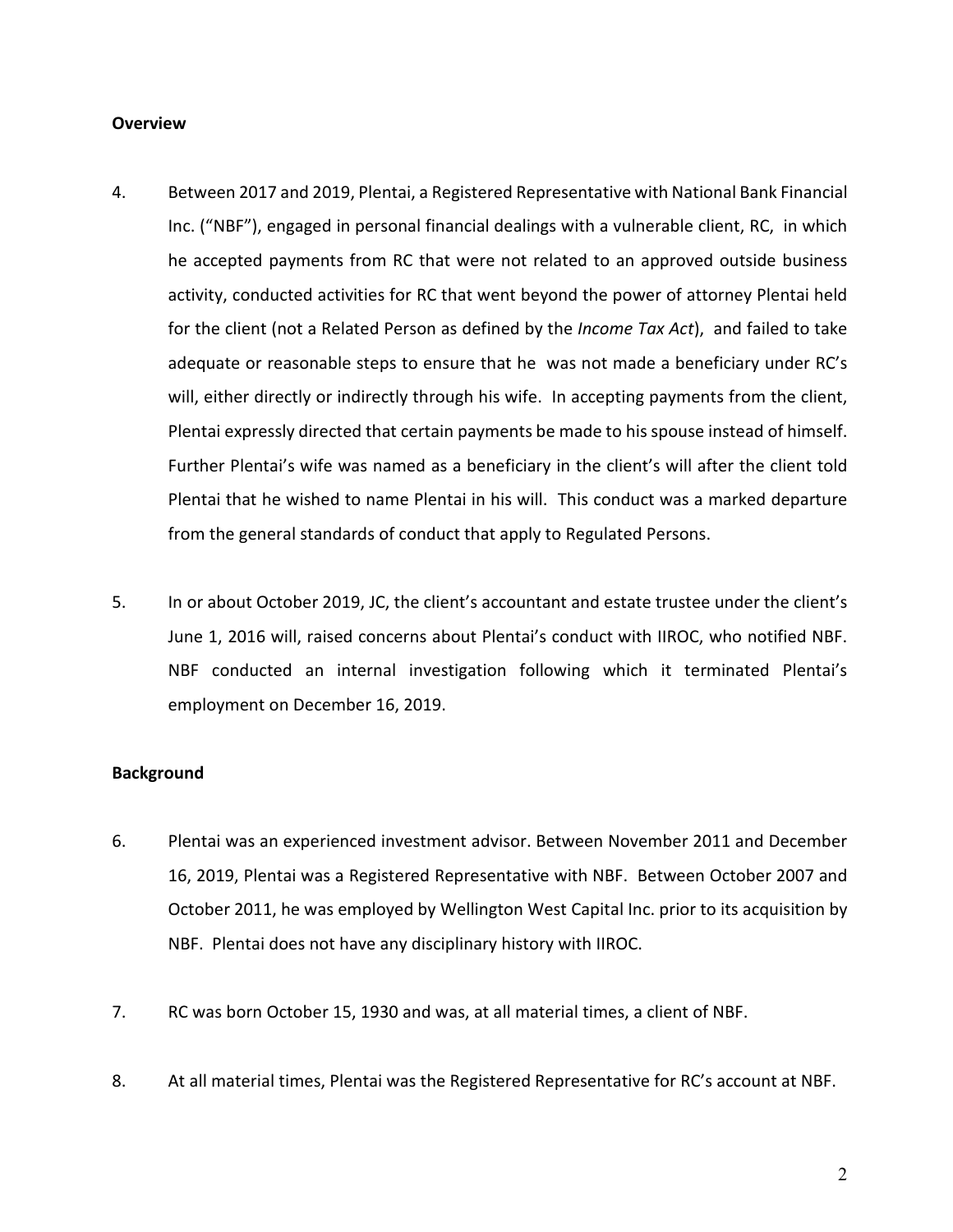- 9. RC was diagnosed with Alzheimer's disease in or about May 2014.
- 10. Plentai was, at all material times, aware of RC's Alzheimer's diagnosis.
- 11. RC and Plentai are not Related Persons.
- 12. JP is Plentai's spouse. JP had no relationship with RC prior to RC's client relationship with Plentai.
- 13. JP accompanied Plentai on several meetings between Plentai and RC.

# **(i) Plentai Accepted Consideration from RC**

- 14. On or about August 8, 2017, RC made payment to Plentai by way of a certified cheque drawn on RC's account and made payable to Plentai in the amount of \$1,000.
- 15. The \$1,000 payment was purportedly for activities conducted by Plentai on behalf of RC, outside of the services provided as a registered representative.
- 16. Plentai directed RC to reissue the August 8, 2017 cheque, making it payable to Plentai's spouse, JP, instead.
- 17. The certified cheque dated August 8, 2017 was cancelled and the funds returned to RC's account.
- 18. Then, on or about August 22, 2017, RC made payment to Plentai by a certified cheque dated August 22, 2017 in the amount of \$1,170.00, drawn on RC's account and payable to JP.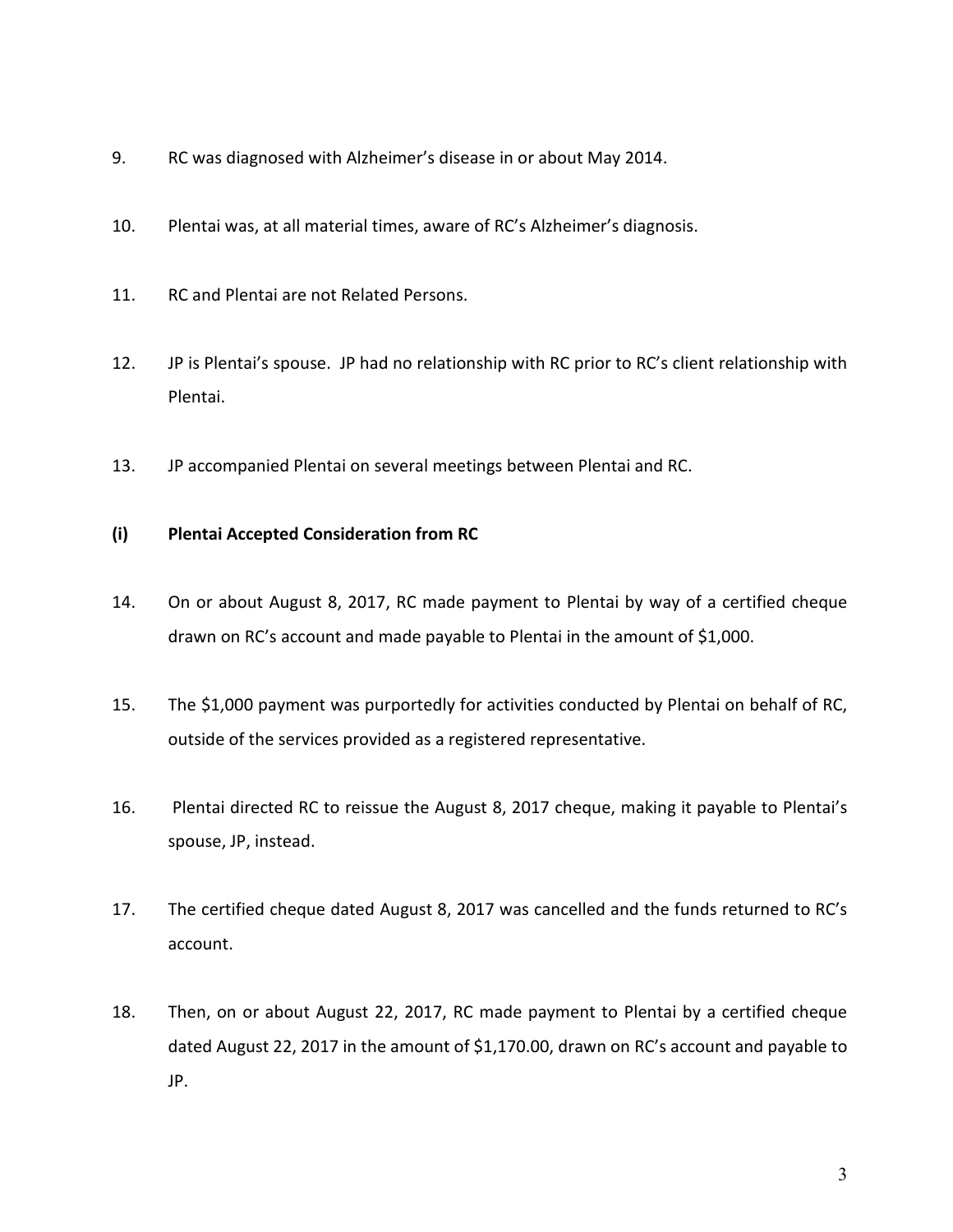- 19. The \$1,170 payment was purportedly for activities conducted by Plentai on behalf of RC, discussed above, plus the full cost of a meal shared by Plentai, JP, and RC for which Plentai had paid because RC's payment method had been declined.
- 20. The August 22, 2017 cheque was cashed and funds deposited into an account held jointly by Plentai and his wife.
- 21. On or about May 7, 2018, RC made a further payment to Plentai by certified cheque dated May 7, 2018, in the amount of \$5,000.
- 22. The funds from the May 7, 2018 cheque were deposited by Plentai into his account.

# **(ii) Attorney for Personal Care**

- 23. Plentai was appointed attorney for personal care for RC pursuant to a Power of Attorney for Personal Care dated July 26, 2017.
- 24. Plentai was, again, appointed as attorney for personal care pursuant to a Power of Attorney for Personal Care dated June 19, 2018.
- 25. The Power of Attorney for Personal Care dated June 19, 2018 remained in effect until about April 3, 2019 when it was revoked by RC.
- 26. Plentai also was named in a Power of Attorney for Property for RC that was drafted at the same time as the 2018 Power of Attorney for Personal Care, but after concerns were raised about Plentai's appointment, the May 2018 Power of Attorney for Property was amended to substitute Natcan Trust Company ("NatCan") in place of Plentai. As such, Plentai never held a Power of Attorney for Property for RC and the Power of Attorney for Property was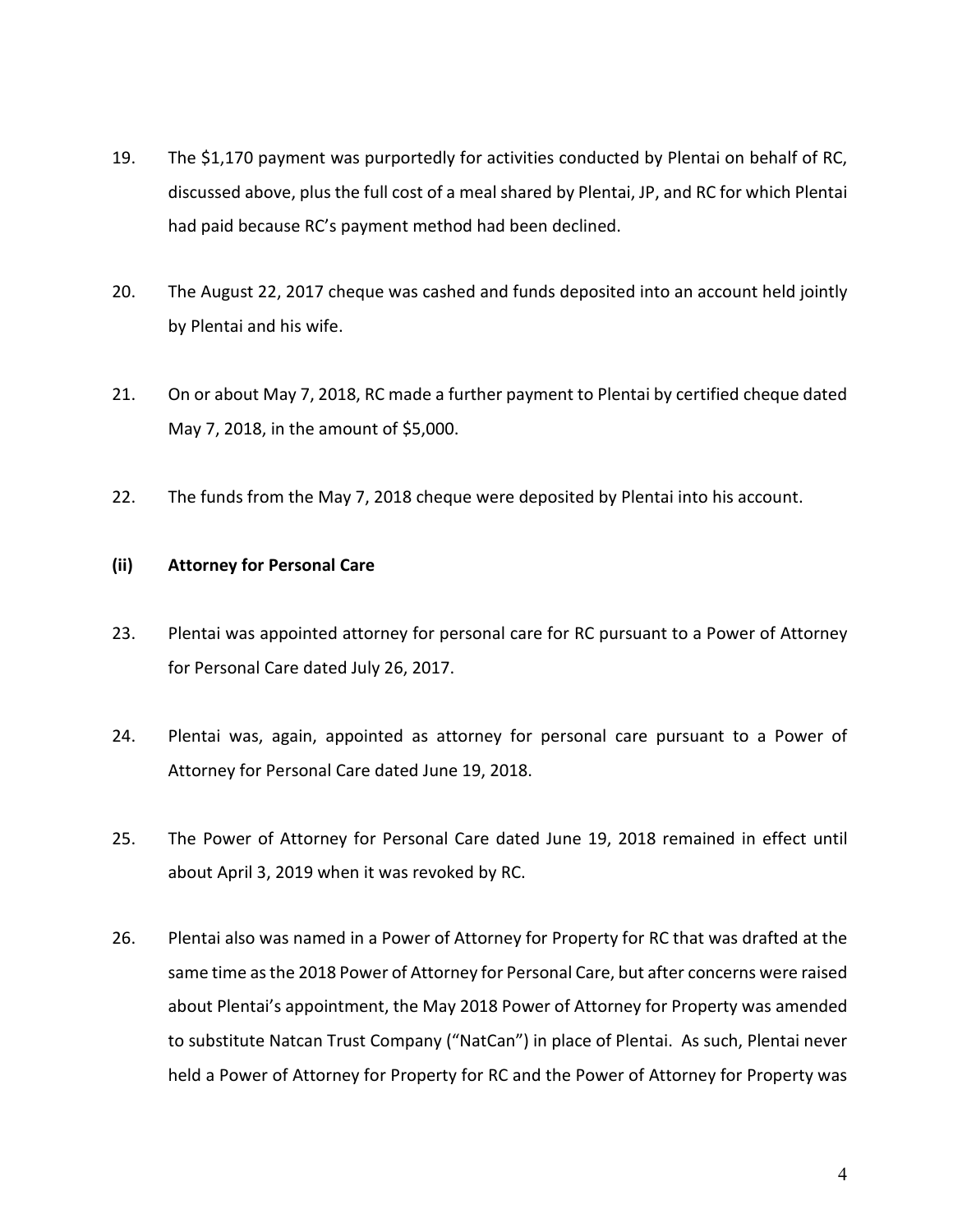held by someone other than Plentai at all times that Plentai held the Power of Attorney for Personal Care.

27. Plentai was aware that he had been appointed as attorney for personal care for RC, but he failed to disclose the existence of the Power of Attorney to NBF or to obtain NBF's approval of the arrangement. Further, Plentai exceeded his authority under the power of attorney for personal care by engaging in activities that were not covered by the Power of Attorney for Personal Care, including instructing a lawyer and an accountant on RC's behalf.

### **(iii) Plentai's Spouse Named Beneficiary of RC's Will**

- 28. By a draft will dated May 31, 2018, Plentai was named as a beneficiary of ten parts of the residue of RC's estate.
- 29. The draft May 31, 2018 will was revised, and pursuant to a will dated June 19, 2018, JP was instead named as a beneficiary to ten parts of the residue of RC's estate.
- 30. The gift of ten parts of RC's estate was valued at approximately \$260,000 based on the total estimated value of the estate in 2018.
- 31. Plentai was involved in arranging the meeting between RC and a lawyer to whom Plentai had introduced RC, during which RC's June 2018 will was executed, and Plentai was copied on an email from the lawyer to NatCan attaching the will.
- 32. On or about June 19, 2018, Plentai forwarded to JP the email from RC's lawyer, attaching RC's Power of Attorney for Property and RC's June 19, 2018 will naming JP as a beneficiary.
- 33. Plentai did not disclose to NBF the existence of RC's June 19, 2018 will or its contents.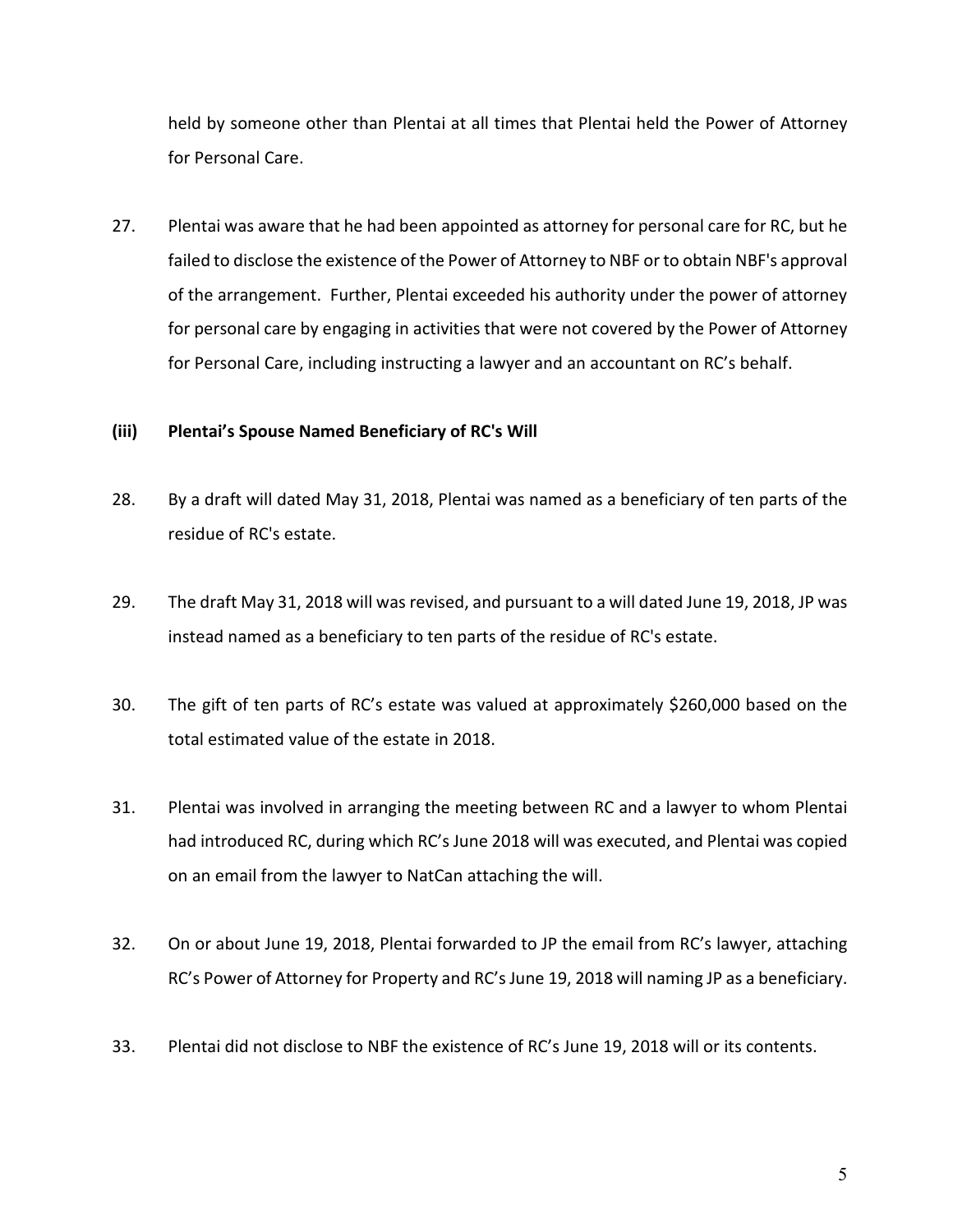34. Following certain intervention by RC's longtime accountant, RC revoked his June 19, 2018 will in which JP was named a beneficiary. RC subsequently executed a will in April 2019 in which JP was not named a beneficiary.

### **PART IV – CONTRAVENTIONS**

35. By engaging in the conduct described above, the Respondent committed the following contraventions of IIROC's Rules:

**Contravention 1:** In 2017 and 2018, Milan Plentai ("Plentai") engaged in personal financial dealings with a client, RC, including accepting payments for activities conducted on behalf of the client, contrary to Dealer Member Rule 43.2(1).

**Contravention 2:** Between July 2017 and April 2019, Plentai relied on a Power of Attorney for personal care granted by RC as the basis for conducting activities for RC that went beyond matters of personal care, contrary to Consolidated Rule 1400.

**Contravention 3:** In or around June 2018, Plentai failed to take adequate or reasonable steps to ensure that RC, a vulnerable client, had not named him as a beneficiary under RC's will, either directly or indirectly, contrary to Consolidated Rule 1400.

# **PART V – TERMS OF SETTLEMENT**

- 36. The Respondent agrees to the following sanctions and costs:
	- a. a fine of \$45,000;
	- b. disgorgement of \$6,170;
	- c. a two-year prohibition of approval commencing on the date of approval of this Settlement Agreement;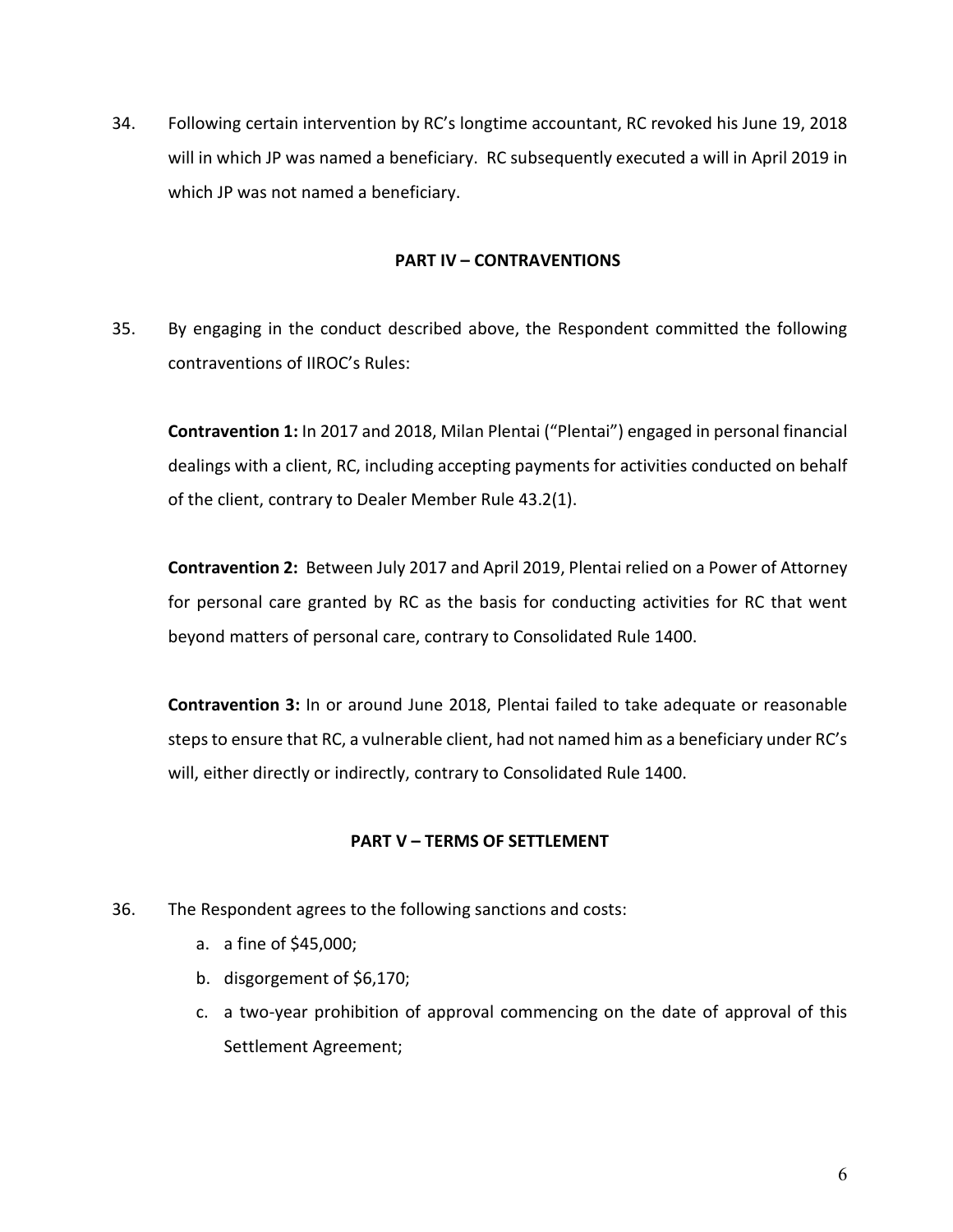- d. successful completion of the Conduct and Practices Course before any re-approval; and
- e. costs of \$10,000.
- 37. If this Settlement Agreement is accepted by the Hearing Panel, the Respondent agrees to pay the amounts referred to above within 30 days of such acceptance unless otherwise agreed between Staff and the Respondent.

# **PART VI – STAFF COMMITMENT**

- 38. If the Hearing Panel accepts this Settlement Agreement, Staff will not initiate any further action against the Respondent in relation to the facts set out in Part III and the contraventions in Part IV of this Settlement Agreement, subject to the provisions of the paragraph below.
- 39. If the Hearing Panel accepts this Settlement Agreement and the Respondent fails to comply with any of the terms of the Settlement Agreement, Staff may bring proceedings under IIROC Rule 8200 against the Respondent. These proceedings may be based on, but are not limited to, the facts set out Part III of this Settlement Agreement.

# **PART VII – PROCEDURE FOR ACCEPTANCE OF SETTLEMENT**

- 40. This Settlement Agreement is conditional on acceptance by the Hearing Panel.
- 41. This Settlement Agreement shall be presented to a Hearing Panel at a settlement hearing in accordance with the procedures described in sections 8215 and 8428, in addition to any other procedures that may be agreed upon between the parties.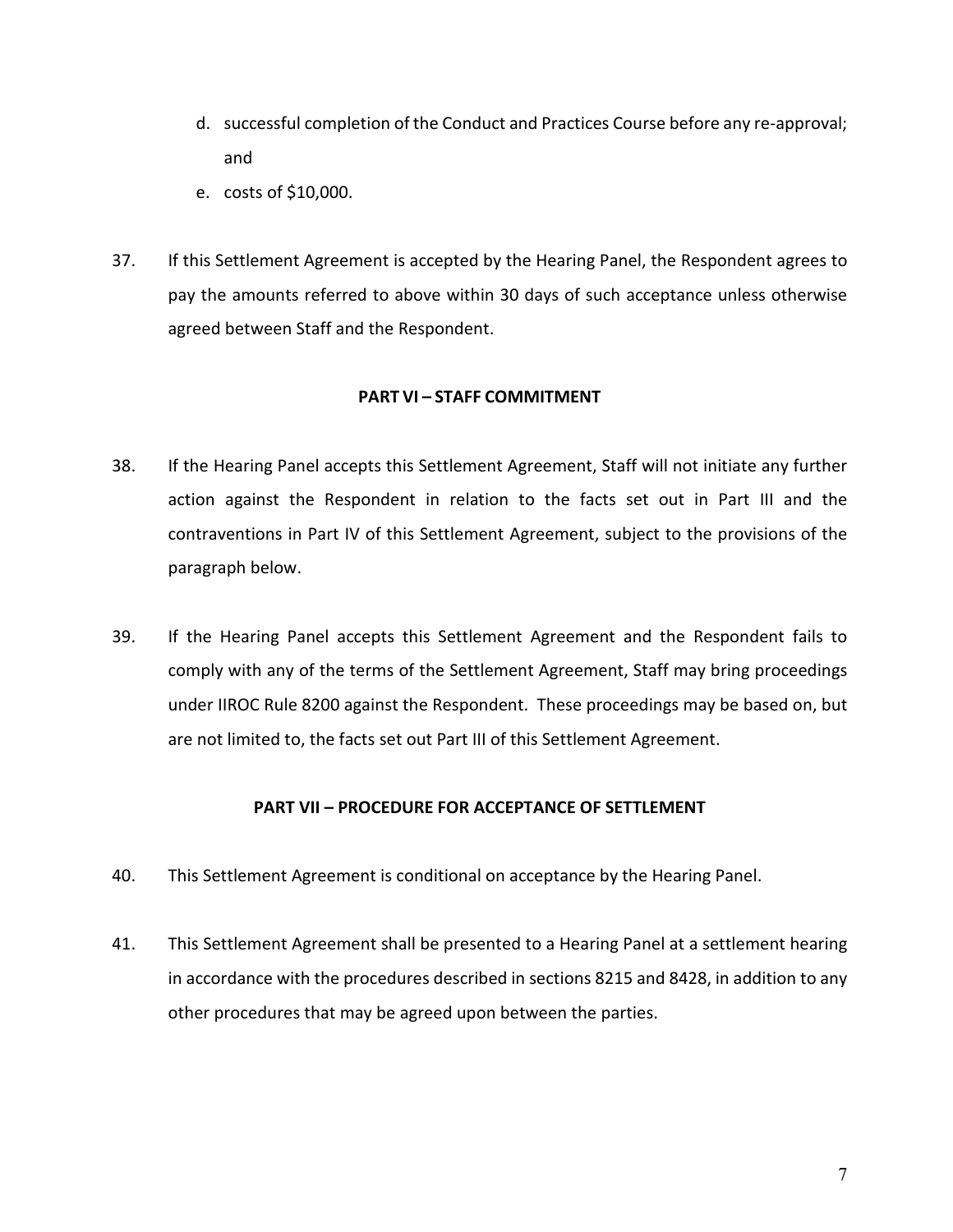- 42. Staff and the Respondent agree that this Settlement Agreement will form all of the agreed facts that will be submitted at the settlement hearing, unless the parties agree that additional facts should be submitted at the settlement hearing. If the Respondent does not appear at the settlement hearing, Staff may disclose additional relevant facts, if requested by the Hearing Panel.
- 43. If the Hearing Panel accepts the Settlement Agreement, the Respondent agrees to waive all rights under the IIROC Rules and any applicable legislation to any further hearing, appeal and review.
- 44. If the Hearing Panel rejects the Settlement Agreement, Staff and the Respondent may enter into another settlement agreement or Staff may proceed to a disciplinary hearing based on the same or related allegations.
- 45. The terms of this Settlement Agreement are confidential unless and until this Settlement Agreement has been accepted by the Hearing Panel.
- 46. The Settlement Agreement will become available to the public upon its acceptance by the Hearing Panel and IIROC will post a full of copy of this Settlement Agreement on the IIROC website. IIROC will also publish a summary of the facts, contraventions, and the sanctions agreed upon in this Settlement Agreement.
- 47. If this Settlement Agreement is accepted, the Respondent agrees that neither he nor anyone on his behalf, will make a public statement inconsistent with this Settlement Agreement.
- 48. The Settlement Agreement is effective and binding upon the Respondent and Staff as of the date of its acceptance by the Hearing Panel.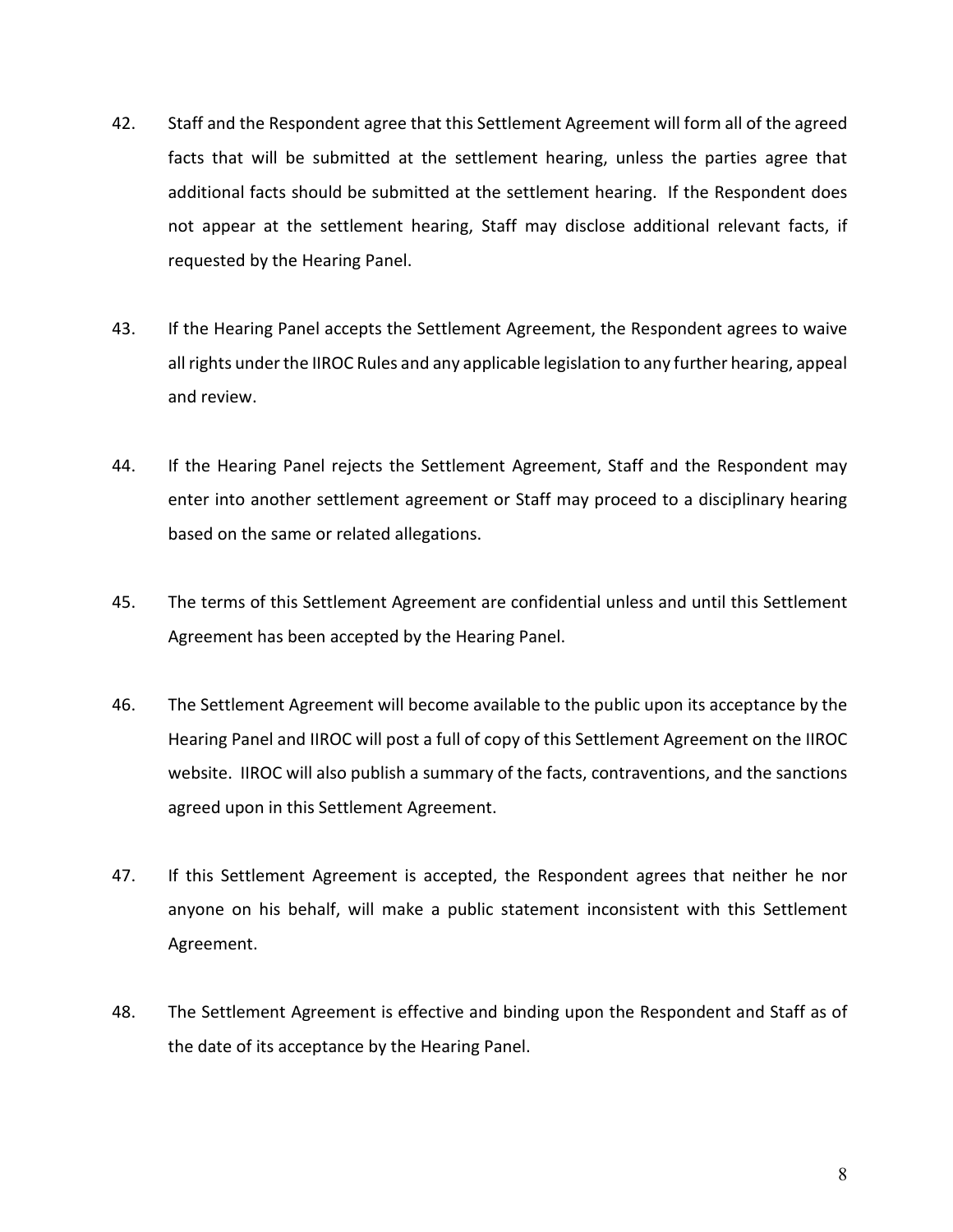# **PART VIII – EXECUTION OF SETTLEMENT AGREEMENT**

- 49. This Settlement Agreement may be signed in one or more counterparts which together will constitute a binding agreement.
- 50. A fax or electronic copy of any signature will be treated as an original signature.

**DATED** this "18" day of February, 2022.

"Witness" "Milan Plentai" Witness **Milan Plentai** 

"Ricki Ann Newmarch" "Sylvia M. Samuel"

Witness **Sylvia M. Samuel "February 22, 2022"** Sylvia M. Samuel "February 22, 2022" Senior Enforcement Counsel on behalf of Enforcement Staff of the Investment Industry Regulatory Organization of Canada